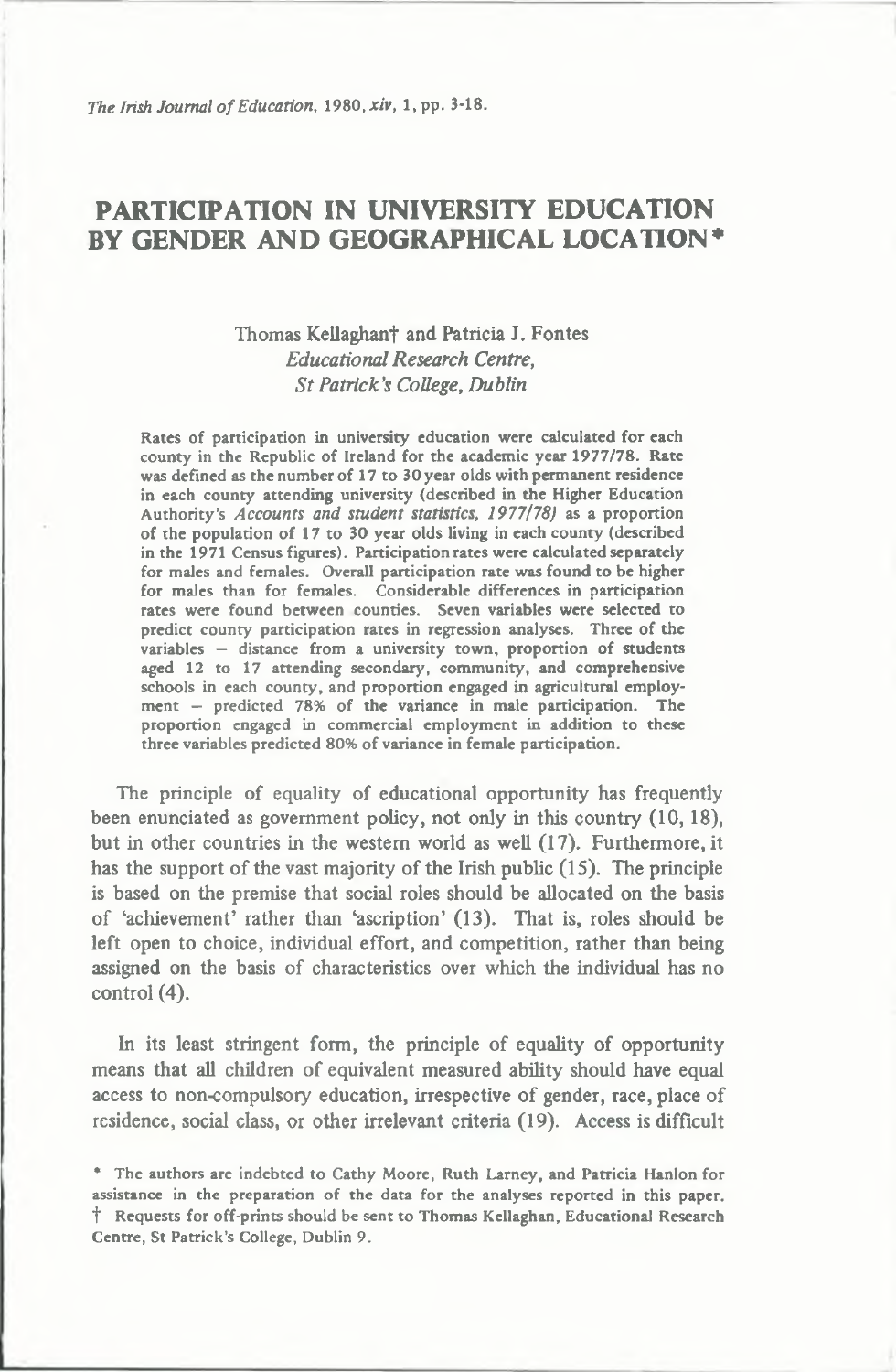to define and measure Besides, many commentators do not accept that it is an adequate criterion of equality and have gone on to define equality in terms of the more stringent, and apparently more readily measured, concepts of participation and achievement (cf 3, p 19)

A number of studies carried out m Ireland have examined the parti cipation rates of some of the groups with which the policy of equality of **opportunity has been concerned In the** *Investment in education* **report,** an examination of participation in second level education by place of residence revealed considerable disparities between counties (6) The same report, as well as others  $(2, 9, 14, 16)$ , examined participation in higher education by social class and found an over representation of high social groups coupled with an under representation of low social groups This situation does not appear to have changed very much over the past fifteen years in at least one university (14) Evidence from Census data indicates that over the first seventy years or so of this century, the participation of males in university education has exceeded that of females (5) A similar discrepancy in participation between the genders has been reported for other countries (e g, 20) Disparities in participation in higher education have been reported for geographical location as well as for gender within the Dublin region (2)

**The present study is concerned with university education Its focus is** on gender and place of residence, not social class Participation is taken as the index of equality of opportunity The basic questions addressed are are there differences between the genders in participation in university education, and are there differences between counties in the participation of residents in umversity education? To answer these questions, data published by the Higher Education Authority (12) on the number of students (male and female separately) from each county in Ireland attending **university were related to population statistics for each county as reported in the National Census (7 )**

A further question that may be asked is, if differences exist, how might one account for them<sup>9</sup> Little guidance is available to one in exploring the possible causes of differential participation by geographical location There are a number of factors, however, which it would seem reasonable to suppose might contribute to the situation One is distance from a university, it seems obvious that university education is more accessible in counties **in w hich universities are located though whether distance is relevant once** one gets beyond commuting range is less clear Educational provision at second level would also seem relevant, particularly the availability of secondary 'grammar' education, since the likelihood of following courses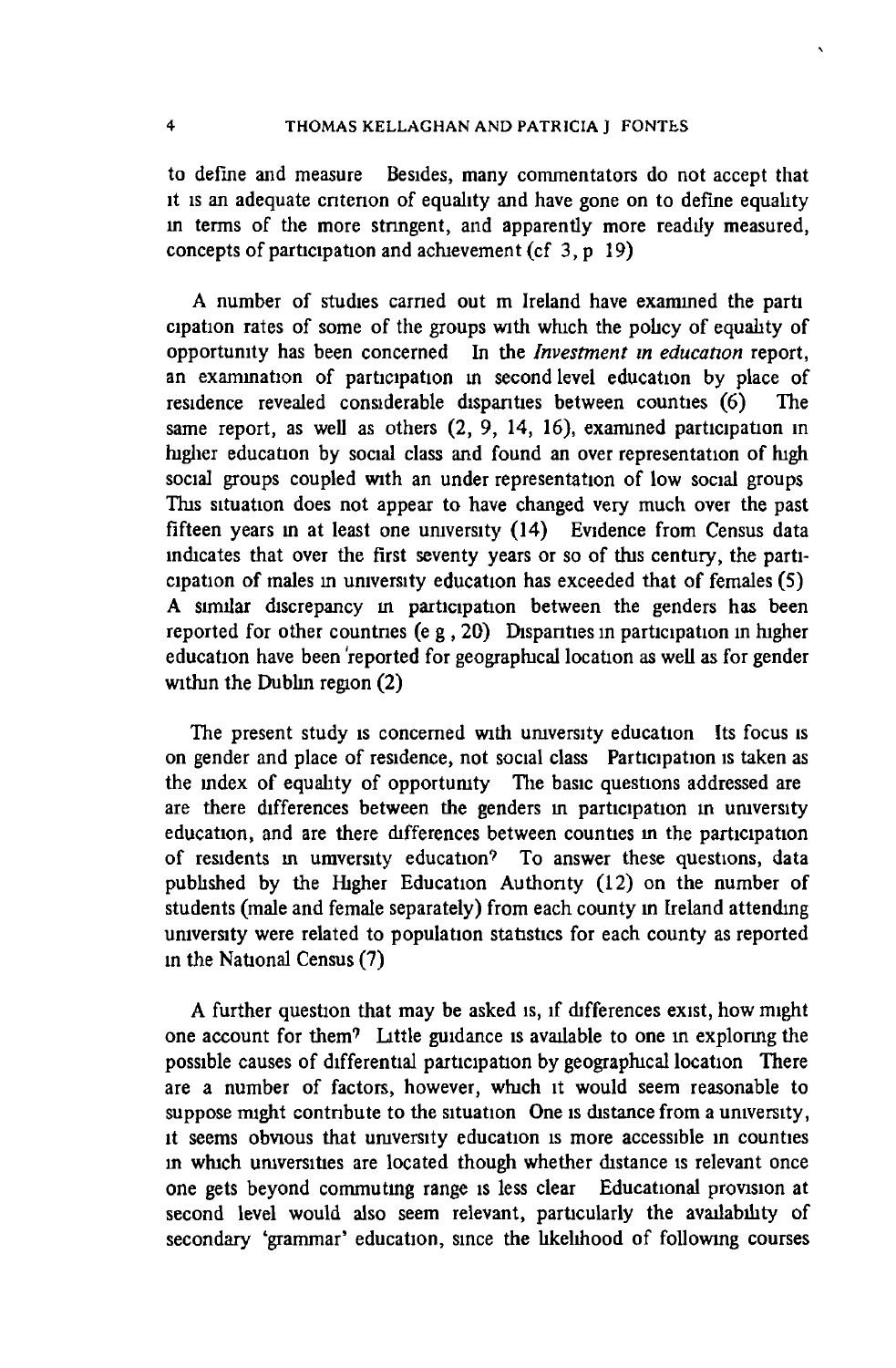**leading to university entrance requirements is greater in secondary than in** vocational schools. Finally, employment patterns in a county might influence the decision of residents to pursue a university education. For **exam ple, one might exp ect less interest in university education in a** predominantly agricultural area than in an area in which the level of commercial and professional development created more opportunities for university graduates. Whether or not these factors would operate differentially for males and females is not clear. Some of these factors are explored in the study reported in this paper. Indices of a range of characteristics of counties – geographical location in relation to a university town, educational provision at second level, and economic characteristics – were selected and related to the participation rates in university of the residents of each **coun ty. Separate analyses were carried out for males and fem ales.**

#### METHOD

The data on which analyses were based were all obtained from published **sources.**

(i) The number of full-time students attending Irish universities (University **College Dublin, University College Cork, University College Galway, Trinity** College Dublin, and Maynooth College) by county of permanent residence in 1977/78 is reported in the *Accounts and student statistics* of the Higher Education Authority (12, Table 30). Statistics on students attending the National Institute of Higher Education in Limerick and the National College of Art and Design, though presented in the HEA report, are not included in our analyses, since these two institutions provide a type of education **which differs from that provided in traditional universities; besides, the** numbers attending them are small (5.3% of students).

(ii) The number of males and females between the ages of 17 and 30 (which is the age range of students described in the HEA report) living in each county of Ireland is reported in the 1971 Census (7, Table 11).

From these two sources, it was possible to calculate the proportion of the 17 to 30 year old age cohort with permanent residence in each county who were attending university. This was done separately for males and **fem ales. The proportions which were calculated provide the basic data for the study.**

**In attem pting to account for differential participation rates, the role** of seven variables was examined.

(i) Distance from a university town was established for each county. The precise measure used was distance in miles from each county town to the nearest university town. The distance used was that provided in the Auto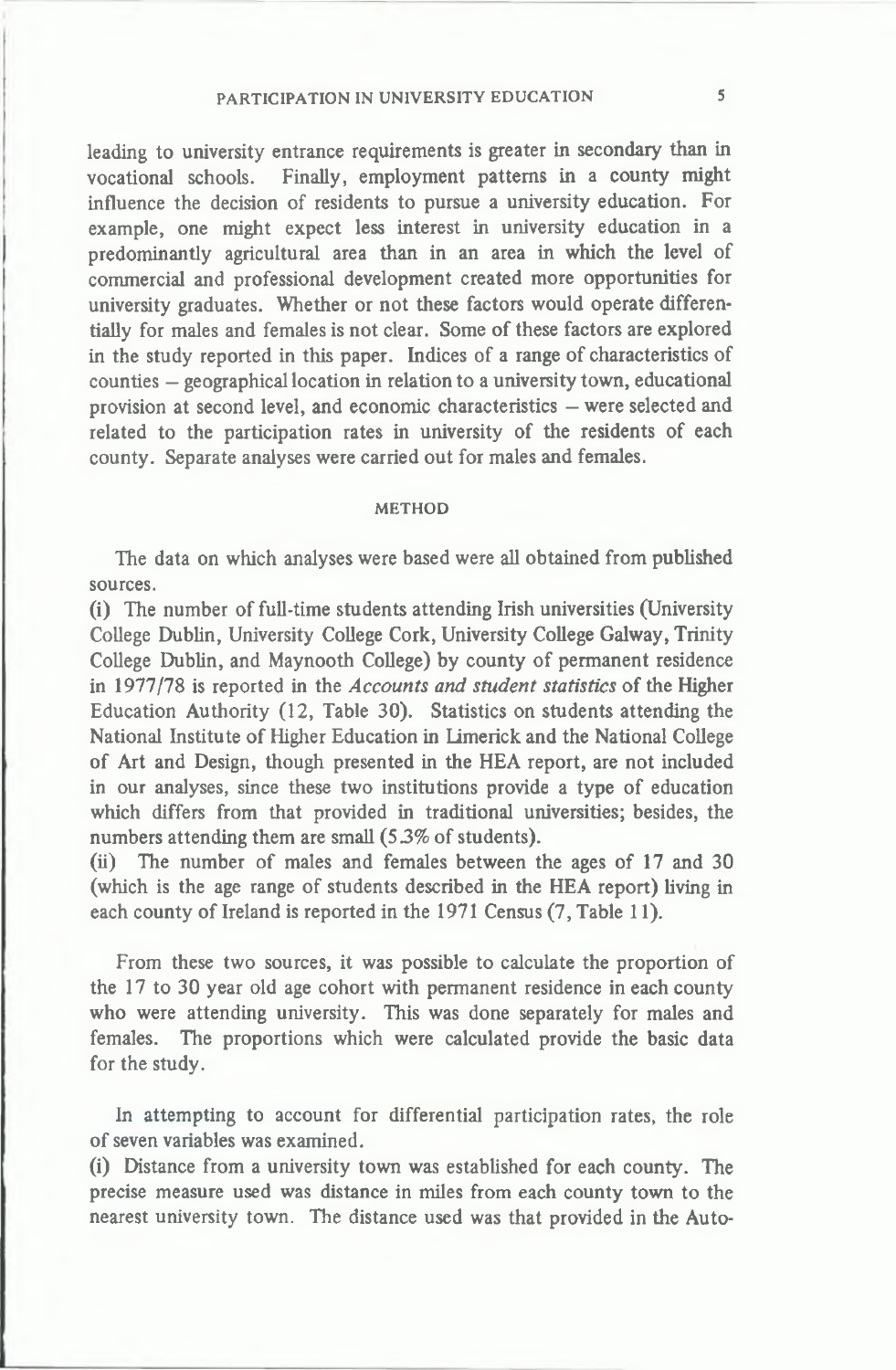mobile Association's 'Tours and throughroutes in Ireland ' In the small number of cases where the relevant information was not provided in this source, distance was estimated from a map In the case of Cork, Dublin, and Galway, rather than using zero, a distance of five miles was assigned For analyses, since the ratio of largest to smallest values was substantial, a logarithmic transformation of distance was carried out

(ii) The number of students attending secondary, community, and compre hensive schools in the year 1976/77 as a proportion of the number of 12 to 17 year olds in the county m 1971 was calculated for each county The proportion was calculated on the basis of figures in the Department of Education's *Statistical Report* for 1976/77 (11, Tables on pp 60 and 67) **and figures in the 1971 Census (7 , Table 11) for 12 to 17 year olds**

(iii) The number of students attending second level schools other than secondary, community, and comprehensive ones in the year 1976/77 as a proportion of the number of 12 to 17 year olds in the county in 1971 **was calculated for each county The figures on school attendance were obtained by subtracting the figures for attendance at secondary, compre** hensive, and community schools in the Department of Education's Statistical *Report* for 1976/1977 (11, Table on p 60) from the figures in the same report (11, Table on p 34) for total enrolment by county in second-level courses Most of the students not attending secondary, comprehensive, or community schools would have been attendmg vocational schools Figures for the total population of 12 to 17 year olds were obtained from **the 1971 Census report (7 , Table 11)**

Four indices of employment patterns in counties were used These indices were developed by Baker and Ross (1) on the basis of an industrial classification provided in the Industry volumes of the 1966 and 1971 Censes The four sectors in the classification were as follows

(iv) **Agnculture (including forestry, fishing, and turf),**

(v) Commercial autonomous, made up of manufacturing industry, mining, **sea and air transport, and hotels,**

(vi) Social autonomous, comprising the social professions, public authority, **building and construction, and public administration and defense,**

(vu) Locally induced, comprising trading and all activities not included **in other sectors**

The proportions of the workforce in each county engaged in each of these **sectors in 1971, as calculated by Baker and Ross are used in analyses**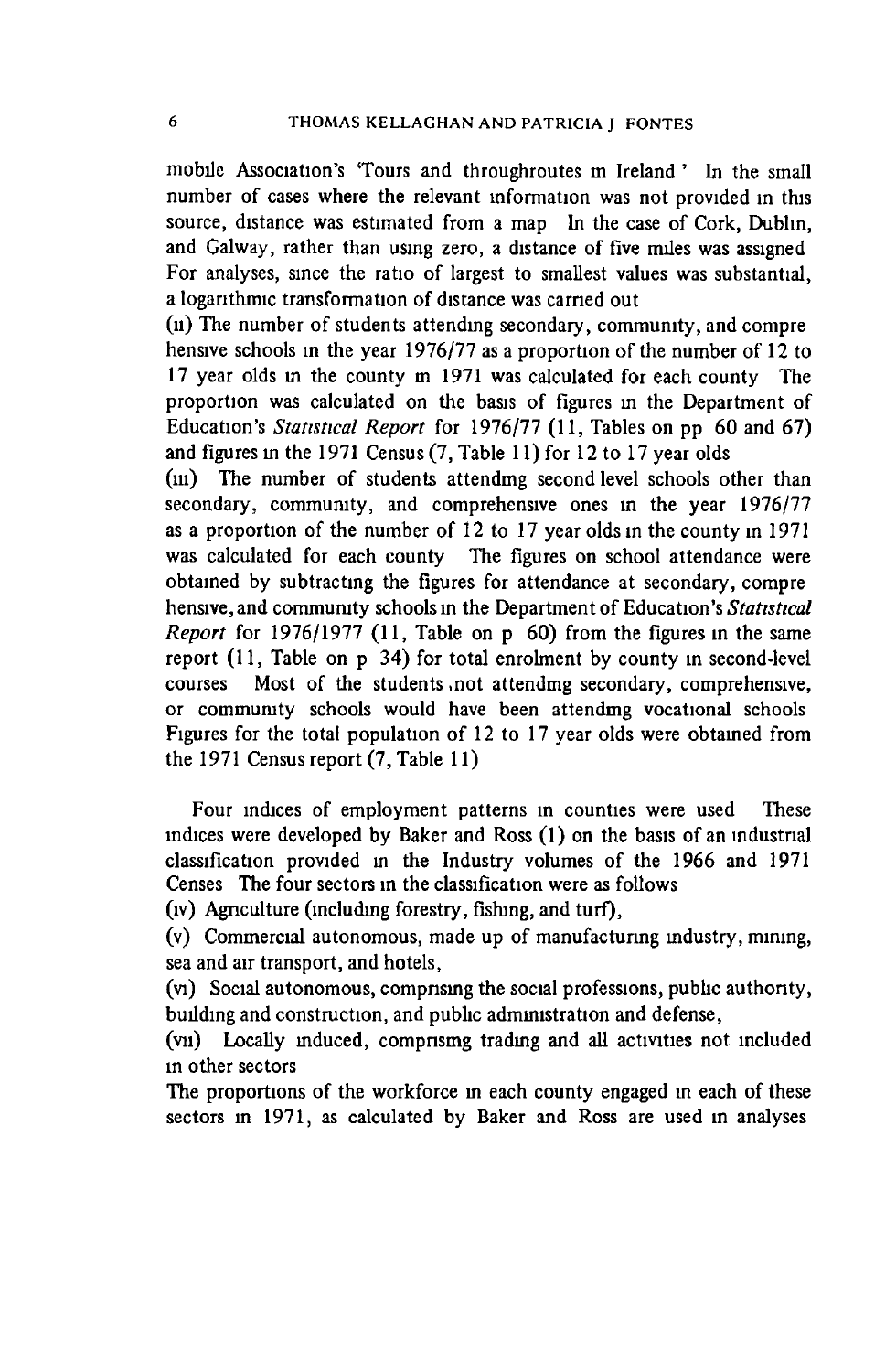#### **RESULTS**

# *Proportion attending university.*

The numbers of males and females, by county of permanent residence, attending university in 1977/78 are presented in Table 1 as proportions of the total numbers of males and females, between the ages of 17 and 30 **years, living in each county in 1971.**

Before examining these data, a number of disadvantages associated with **them should be acknowledged. Firstly, the proportions are based on** statistics which were obtained at different times. Moreover, we know there was a growth in population in the country generally between 1971 and 1979 of the order of  $13.1\%$  (8, p. 3). Thus, to the extent that the increase affected the 17 to 30 year old cohort, the proportions in Table 1 will over-estimate the proportions of people in the country in 1977/78 who **are attending university. Further, population change varied from county** to county, ranging from  $-1.8$  to  $26.7\%$  (8, Table 3). To the extent that change in the population of 17 to 30 year olds was different in different counties, the proportions presented in Table 1 will provide a rank order of participation which would differ from a rank order based on contemporary **population statistics.**

**A further point to be noted in considering the data in Table 1 is that** since the age range of students dealt with in the HEA report (12) was 17 to 30 year olds, a similar age group in county populations was used in the calculation of proportions. While the HEA report does not provide a breakdown by age for each county, it does provide a breakdown for the total student population by age. From this (12, Table 29) we can see that the vast majority of university students are less than 24 years of age. If the proportion of the population between 24 and 30 varies very much from county to county (as a result of different migration patterns, for example), **then the data in Table 1 may n ot provide a very accurate index for some** counties of the probability of attendance at a university of residents in the age range most concerned. It was possible to check if the use of an age range other than 17 to 30 year olds as the basis for calculating participation rates affected the ordering of counties in participation. Participation rates **were calculated using three population bases in addition to the age range** 17 to 30 used in the main analyses; these were for 17 to 20 year olds, 17 to 21 year olds, and 17 to 22 year olds. Correlations between these measures were found to be high, ranging from .87 to .98 for males and from **.94 to .97 for females.**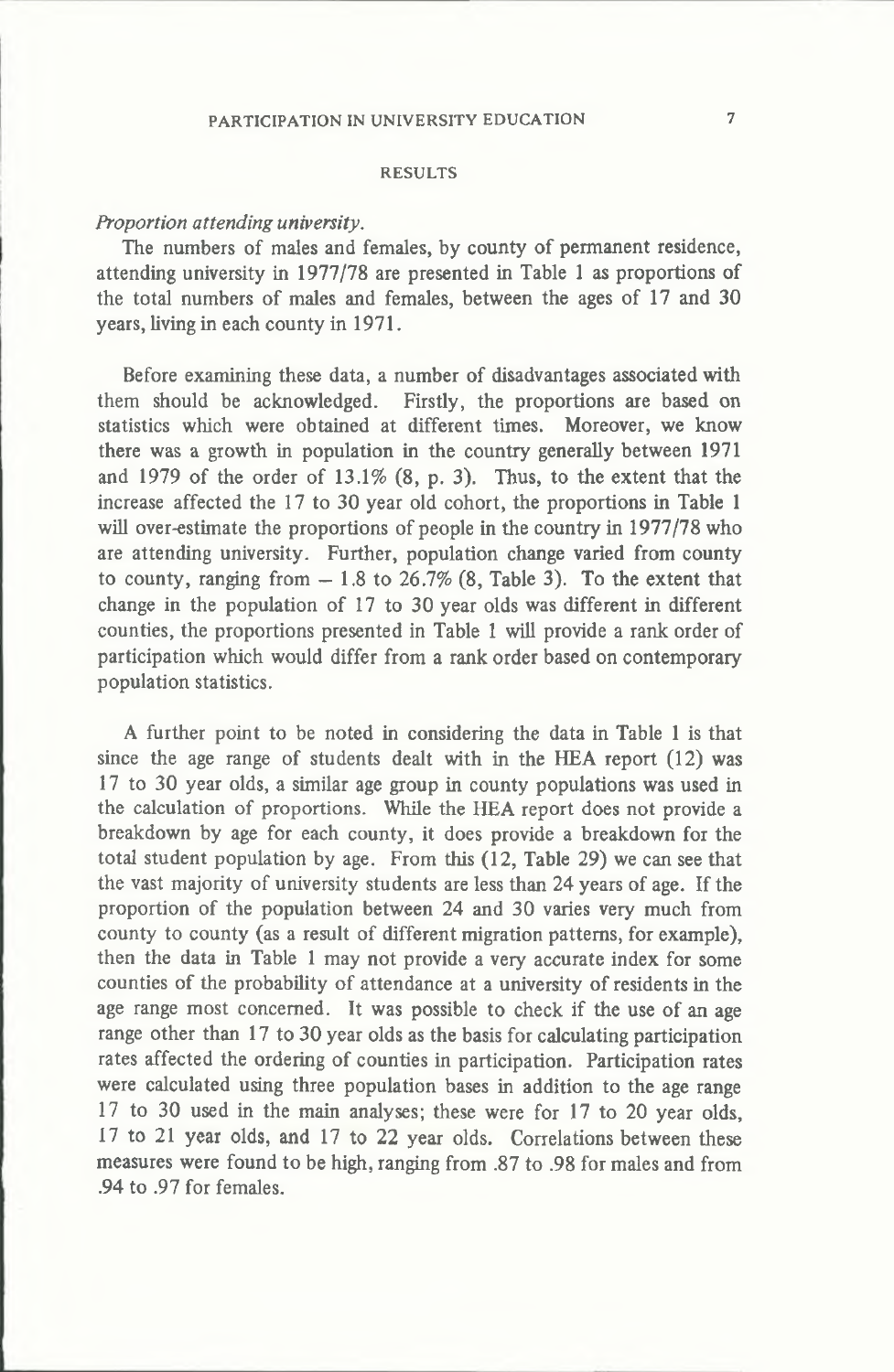í.

Finally it might seem that a better base for the calculation of the percentages of males and females attending university would have been the numbers of males and females m each county aged 10 to 23 in the 1971 Census, i.e., those persons who would be m the age range 17 to 30 in 1978 **This approach was tested for a few counties but appeared to give results which varied markedly in the relationship they bore to the growth m** population in counties between 1971 and 1979 reported in the 1979 **Census (8 , Table 3)**

#### T A BLE 1

| <b>COUNTY</b> |      | <b>PROPORTION</b>    | <b>COUNTY</b> |             | <b>PROPORTION</b> |
|---------------|------|----------------------|---------------|-------------|-------------------|
|               | MALE | <b><i>FEMALE</i></b> |               | <b>MALE</b> | <b>FEMALE</b>     |
| Carlow        | 033  | 034                  | Longford      | 032         | 044               |
| Cavan         | 024  | 034                  | Louth         | 028         | 018               |
| Clare         | 036  | 035                  | Mayo          | 039         | 044               |
| Cork          | 053  | 039                  | Meath         | 027         | 025               |
| Donegal       | 023  | 022                  | Monaghan      | 022         | 025               |
| Dublin        | 049  | 031<br>z             | Offaly        | 031         | 029               |
| Galway        | 066  | 060                  | Roscommon     | 032         | 049               |
| Kerry         | 040  | 035                  | Sligo         | 037         | 032               |
| Kildare       | 031  | 025                  | Tipperary     | 036         | 032               |
| Kılkenny      | 026  | 031                  | Waterford     | 030         | 026               |
| Laois         | 029  | 027                  | Westmeath     | 037         | 032               |
| Leitrim       | 027  | 034                  | Wexford       | 026         | 026               |
| Limerick      | 033  | 025                  | Wicklow       | 039         | 029               |

#### PROPORTION OF AGE COHORT (17 30 YEAR OLDS) ATTENDING UNIVERSITY BY COUNTY OF RESIDENCE

<sup>\*</sup> For example the change in population for Meath from 1971 to 1979 was  $-18$  per cent In 1971 the number of males aged 10 to 23 was 3 303 while the number aged 17 to 30 was 2,272 If the former figure was taken as an estimate of the number of males aged 17 to 30 in 1978, an increase of 45% would be indicated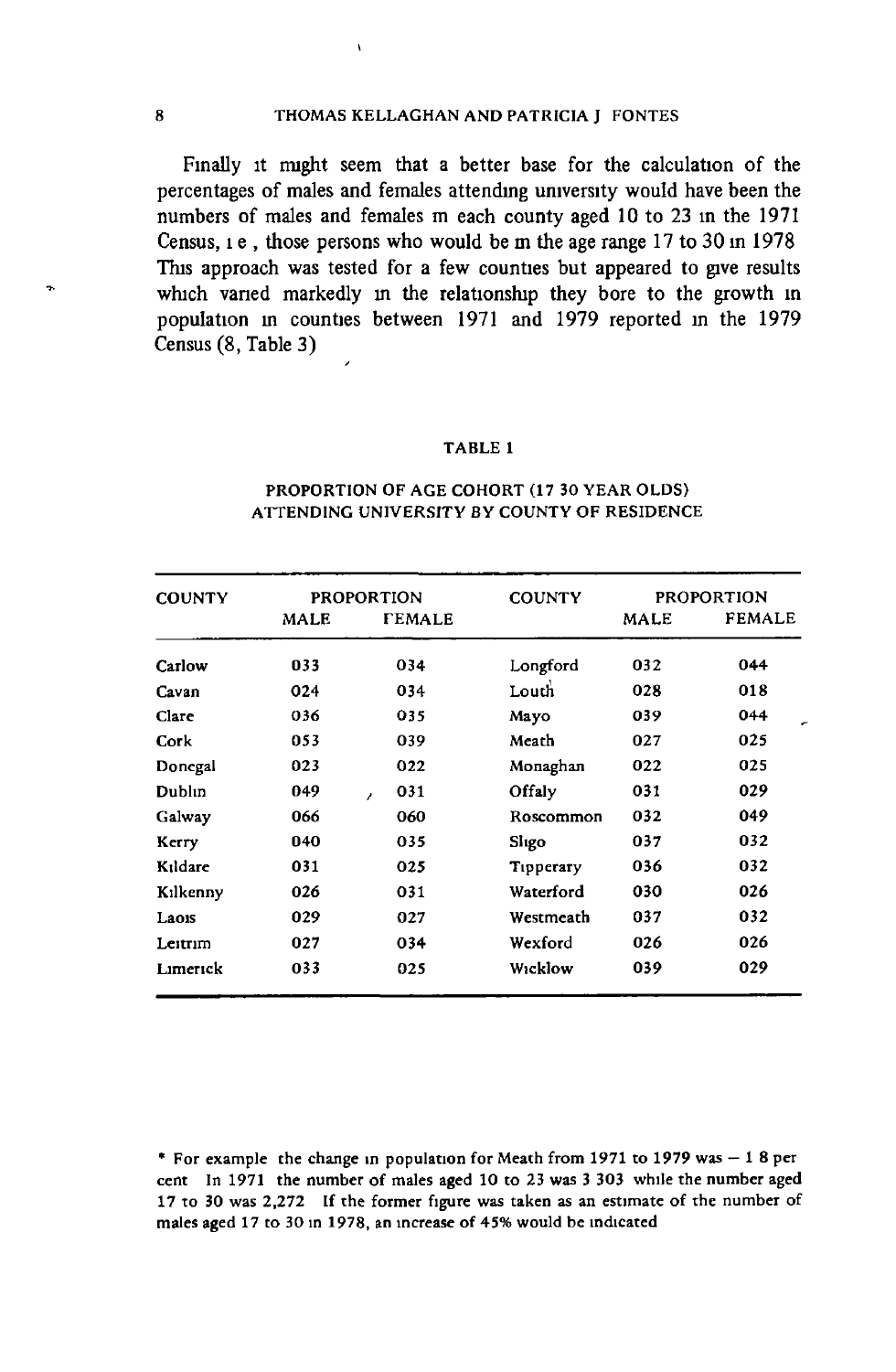With these observations in mind, we may look at the trends in the data **contained in Table 1. The first thing to note is that there is considerable** variation between counties in the proportions attending university. The proportion of males from Galway that attends university (the group with the highest participation rate at 6.6%) is three and a half times greater than the proportion of females from Louth that attends (the group with the lowest participation rate at 1.8%). Other relatively high rates of parti**cipation are achieved by Galway fem ales (6.0% ), Cork males (5.3% ), and** Dublin males (4.9%). Relatively low levels of participation are found for Donegal females and Monaghan males (2.2%), Donegal males (2.3%), and Cavan males (2.4%). The positions of Kildare females, Limerick females, **Meath fem ales, and Monaghan fem ales, at a 2.5% participation rate, are only marginally better.**

The overall participation rate is higher for males  $(4.1\%)$  than for females (3.3%). However there are considerable differences within some counties in the participation rates of the genders, indicating that whatever factors operate either to facilitate or hinder university attendance do not always operate in the same way for males and females. Counties with relatively large differences between male and female participation rates are Dublin (in favour of males), Roscommon (in favour of females), Cork (in favour of males), Longford (in favour of females), Cavan (in favour of females), Wicklow (in favour of males).

# *Factors associated with participation rates.*

Separate multiple regression analyses were carried out for males and females in which the participation rate of each county was the dependent **variable and seven variables were used as predictors: distance from the** county town to the nearest university town; the proportion of students in each county attending a secondary, community, or comprehensive school; the proportion of students in each county attending second-level schools other than secondary, community, or comprehensive schools; the proportion of the population in each county employed in agriculture; the proportion of the population in each county in commercial employment; the proportion of the population in each county in social employment; and the proportion of the population in each county in locally induced employment.

**A correlation matrix for these variables is provided in Table 2. The** correlation between participation rates for males and females is .66. This figure confirms our earlier observation that there are differences within counties between genders in participation rates. When we examine the factors associated with participation, we see that distance from a university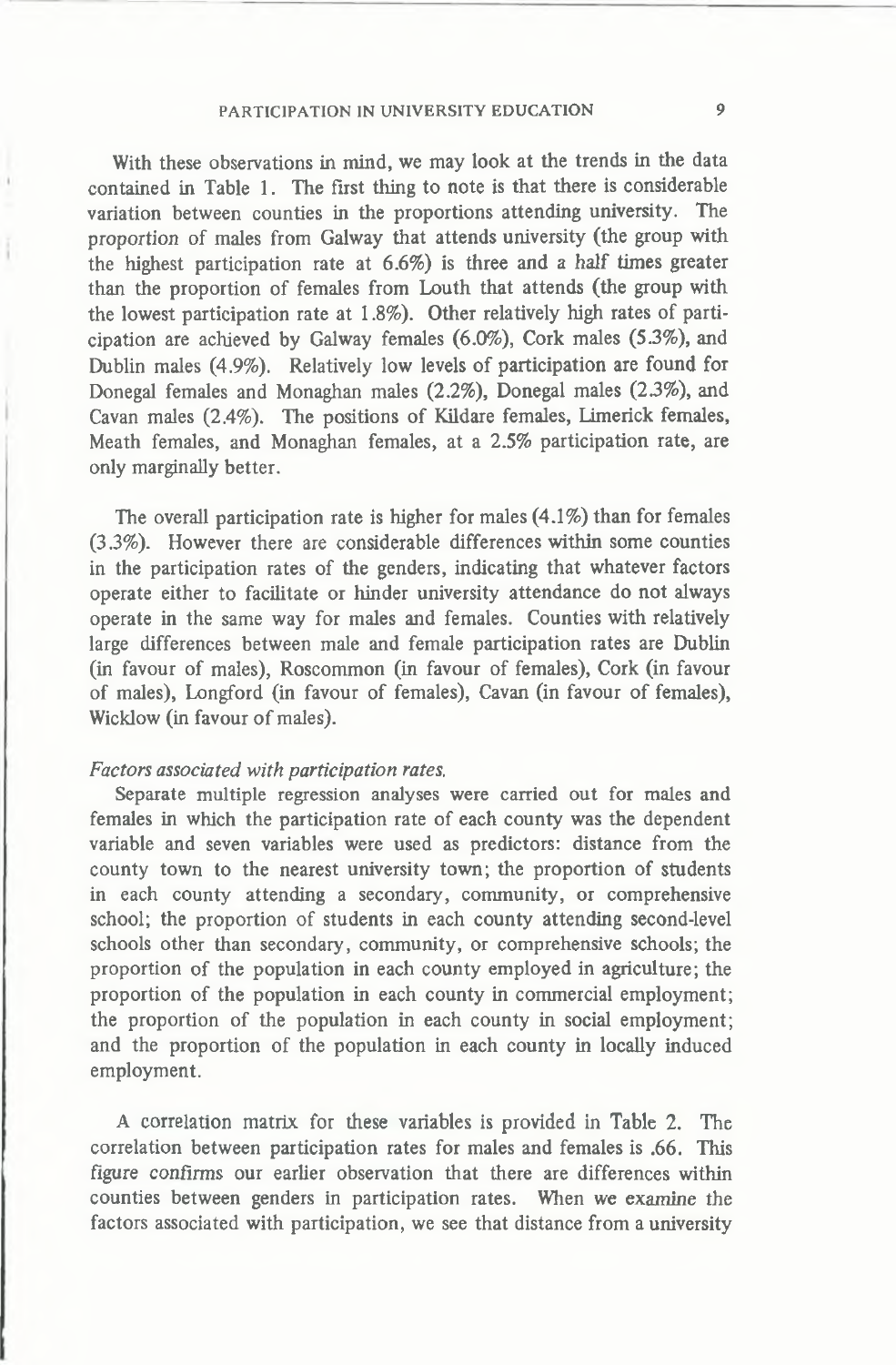| TABLE 2 |  |
|---------|--|
|         |  |

INTERCORRELATIONS BETWEEN VARIABLES\*

|--|--|

|    |                                                                 | 1     | $\mathbf{2}$ | 3     | 4     | 5     | 6     | 7  | 8  |
|----|-----------------------------------------------------------------|-------|--------------|-------|-------|-------|-------|----|----|
|    | 1 Proportion males in<br>university                             |       |              |       |       |       |       |    |    |
|    | 2 Proportion females in<br>university                           | 66    |              |       |       |       |       |    |    |
| 3  | Distance (log) from<br>university                               | $-82$ | $-42$        |       |       |       |       |    |    |
|    | 4 Proportion in secondary/<br>community/comprehensive<br>school | 39    | 01           | $-25$ |       |       |       |    |    |
|    | 5 Proportion in other<br>second level school                    | $-25$ | $-19$        | 21    | $-26$ |       |       |    |    |
|    | 6 Proportion in agricultural<br>employment                      | $-17$ | 52           | 39    | $-50$ | 10    |       |    |    |
|    | 7 Proportion in commercial<br>employment                        | $-01$ | -60          | $-22$ | 37    | $-12$ | $-90$ |    |    |
| 8. | Proportion in social<br>employment                              | 41    | $-00$        | $-51$ | 59    | $-33$ | $-53$ | 23 |    |
|    | 9 Proportion in locally<br>induced employment                   | 24    | $-43$        | $-41$ | 44    | 05    | $-92$ | 70 | 51 |

 $^\bullet$  Decimals omitted

 $\lambda$ 

 $r = 39$  significant at 05 level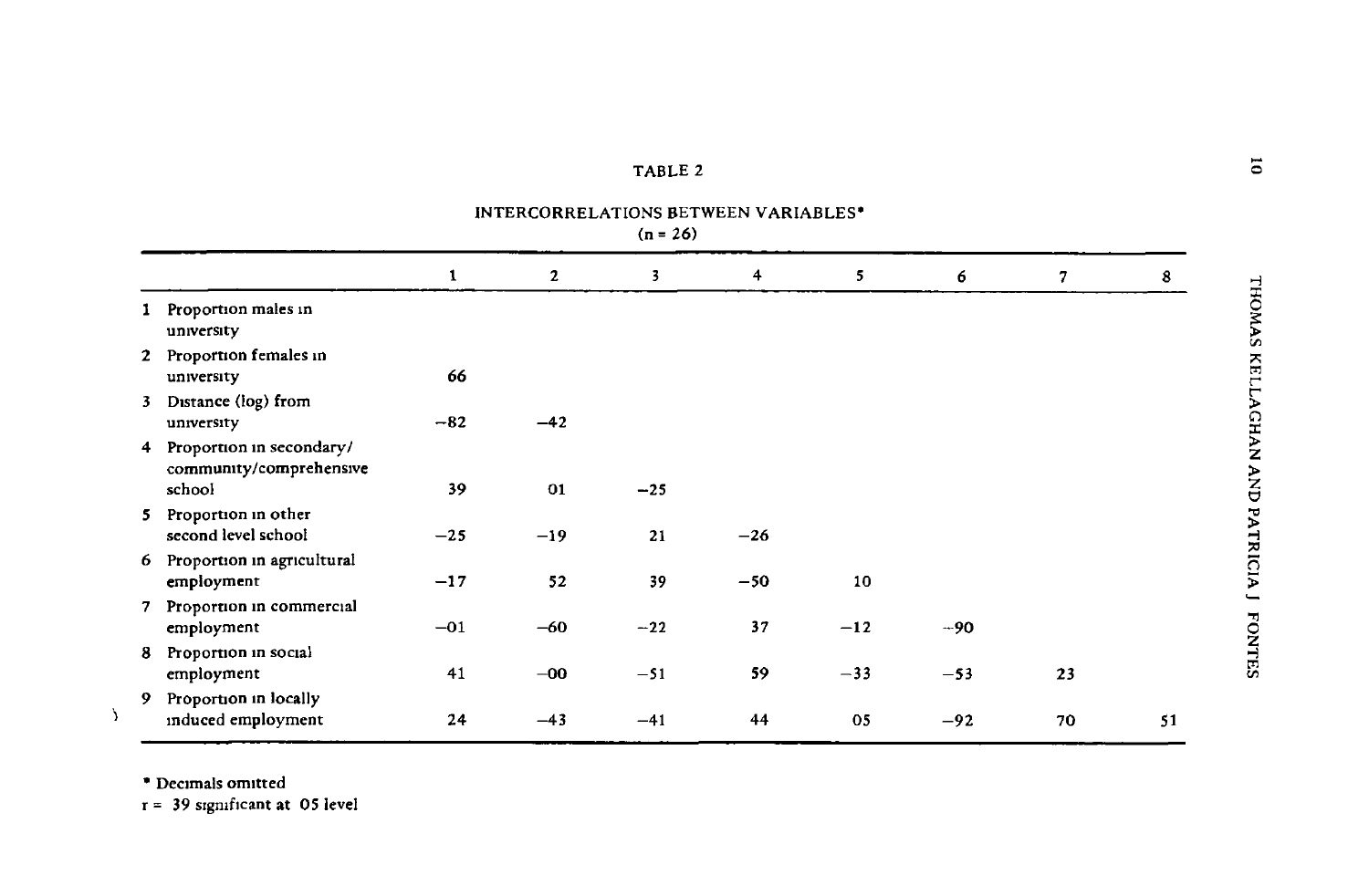town is more important in the case of males  $(r = -.82)$  than in the case of females  $(r = -0.42)$ . In addition to distance, only one other variable is significantly related to male participation – the proportion of the population in secondary, community, and comprehensive schools  $(r = .39)$ . Three of **the em ploym ent variables are more strongly related than is distance to** female participation – proportion in commercial employment  $(r = -.60)$ , proportion in agricultural employment  $(r = .52)$ , and proportion in locally induced employment  $(r = -.43)$ .

The correlation matrix allows us only to examine the relationship between pairs of variables. However, an inspection of the matrix clearly indicates that many of the predictor variables are inter-correlated. This is most evident in the case of the employment measures. To analyse the collective and separate contributions of the predictor variables to variation in university participation, step-wise multiple regression analyses were carried out. Summaries of the analyses are contained in Table 3 (males) and Table 4 **(fem ales)\*. In the male analyses, three variables contribute significantly to**

#### TABLE 3

## PERCENTAGE OF VARIANCE IN PROPORTION OF MALES ATTENDING UNIVERSITY ASSOCIATED WITH INDEPENDENT VARIABLES  $(df = 1, 19)$

| Independent Variable                                          | $R^2$ | F     | Significance $(p)$<br>of change in R <sup>4</sup> |
|---------------------------------------------------------------|-------|-------|---------------------------------------------------|
| Distance (log) from<br>university                             | .666  | 66.57 | < 0.001                                           |
| Proportion in secondary/<br>community/comprehensive<br>school | .704  | 3.79  | <b>NS</b>                                         |
| Proportion in agricultural<br>employment                      | .780  | 7.63  | < .05                                             |
| Proportion in locally<br>induced employment                   | .793  | 1.26  | <b>NS</b>                                         |
| Proportion in social<br>employment                            | .800  | .79   | <b>NS</b>                                         |
| Proportion in other<br>second-level school                    | .809  | .89   | <b>NS</b>                                         |

Since the percentages for the four indices of employment add to 100%, one of these indices will not appear in the regression analyses.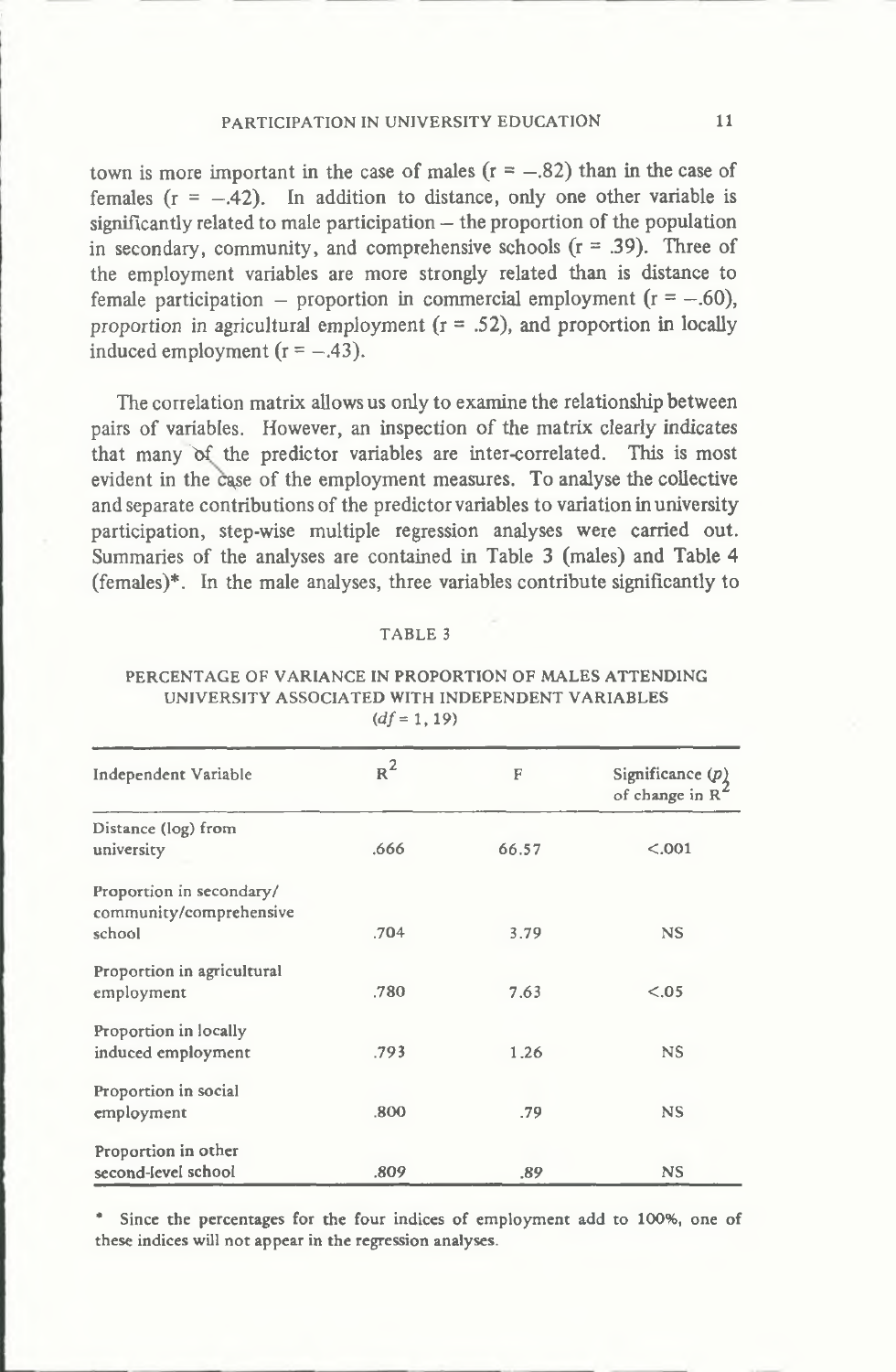the explanation of 78% of variance in participation These are distance from university, proportion in secondary, community, and comprehensive school, and proportion in agricultural employment The addition of further variables does not add significantly to improvement in prediction The strongest predictor by far is distance from a university which explains 67% of variance

In the case of females, 80% of variance is explained by four variables proportion in commercial employment, distance from a university, proportion in agricultural employment, and proportion in secondary, community, and comprehensive school No single variable predicts female participation as strongly as distance predicts male participation Among the predictors for female participation, proportion in commercial employ ment (explaining 36% of variance) and distance from a umversity (explaining a further 31% of variance) are the most potent

#### TABLE 4

### PERCENTAGE OF VARIANCE IN PROPORTION OF FEMALES ATTENDING UNIVERSITY ASSOCIATED WITH INDEPENDENT VARIABLES *(df=* l 19)

| Independent Variable                                          | $R^2$ | F     | Significance $(p)$<br>of change in R <sup>*</sup> |
|---------------------------------------------------------------|-------|-------|---------------------------------------------------|
| Proportion in commercial<br>employment                        | 364   | 39 11 | < 001                                             |
| Distance (log) from<br>university                             | 675   | 3349  | < 001                                             |
| Proportion in agricultural<br>employment                      | 734   | 638   | $<$ 05                                            |
| Proportion in secondary/<br>community/comprehensive<br>school | 803   | 732   | $<$ 05                                            |
| Proportion in social<br>employment                            | 811   | 86    | <b>NS</b>                                         |
| Proportion in other<br>second level school                    | 823   | 137   | NS                                                |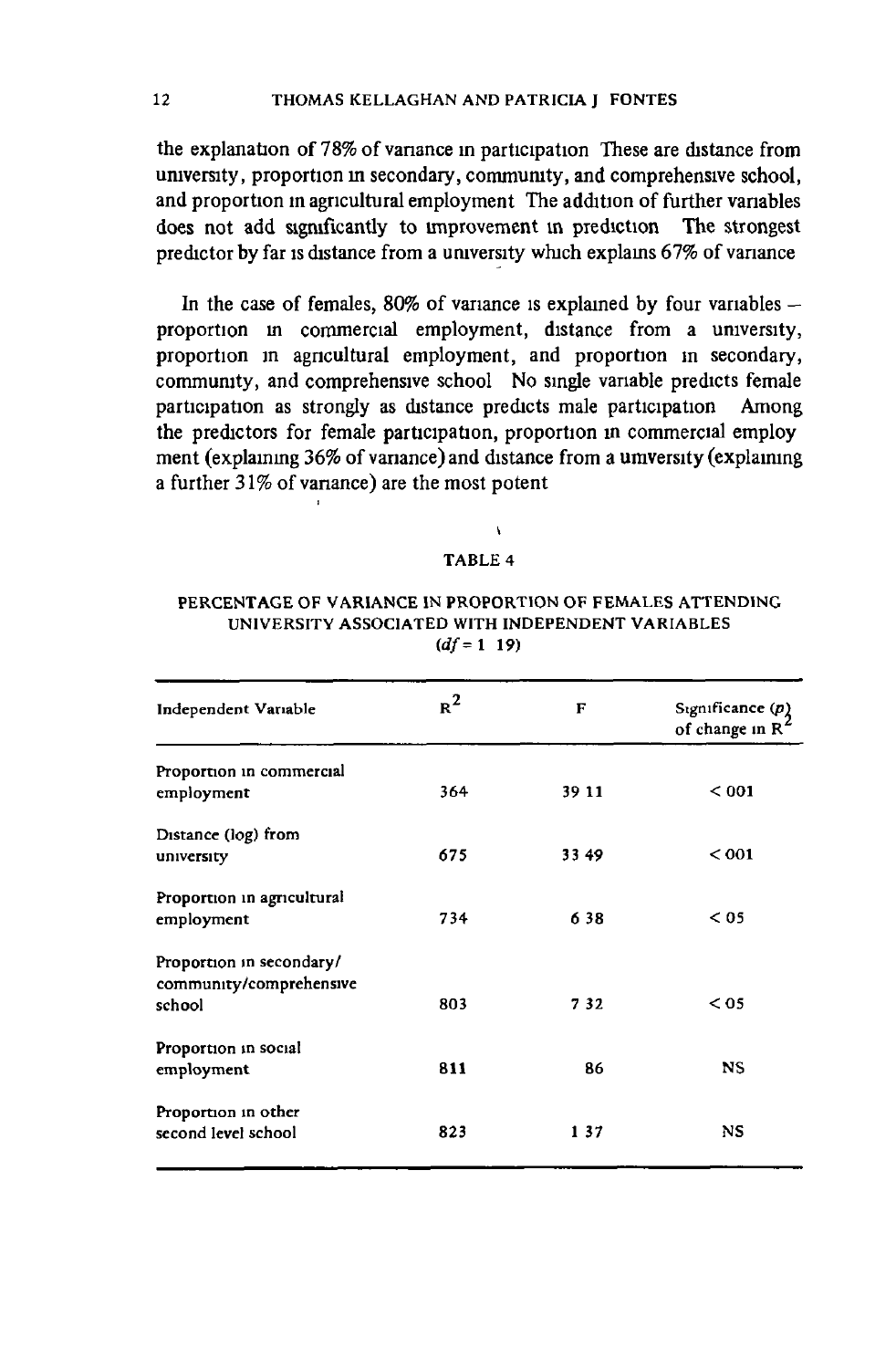#### **DISCUSSION**

The analyses of statistics on participation in university education in Ireland presented in this paper indicate that disparities exist which are **related to gender and geographical location. The over-all participation** rate is over 20% higher for males than for females.

Disparities between counties are considerably greater than the over-all disparity between males and females. The most extreme difference is to be found between Galway and Louth. The proportion of males from Galway attending university is three and a half times the proportion of females **from Louth. Females from Galway and males from Dublin also do consider**ably better than do males from Monaghan, Donegal, and Cavan, or females **from Monaghan, Limerick, and Meath.**

Within some counties there are marked differences in participation rates **betw een males and fem ales. For exam ple, there is a large difference, in** favour of males, in Dublin and in Cork. On the other hand, female participation is greater than male participation in some counties, considerably so in Roscommon. Thus, we may conclude that the factors which affect participation are not precisely the same for both genders.

The results of the regression analyses support this view. For both genders, distance from a university town is a significant factor, but it operates to a greater extent in the case of males than of females. For males, 85% of the explained variance in university participation can be attributed to distance, but only 45% of such variance can be attributed to distance in the case of females.

Since counties with universities - Cork, Dublin, and Galway, though not  $Kildare* - show high participation rates, especially in the case of males,$ we may ask if this may be taken as an indication that distance as a factor influencing university attendance is best thought of in terms of whether the university is or is not within commuting distance for a student. We cannot answer this question unequivocally since we do not have precise information on the commuting practices of students. However, we can be

\* Kildare, although it has a recognized college of the National University of Ireland, is not similar in its university participation rates to other counties in which a university is located. This could be due to a variety of factors: the recent development of the university, its size, its proximity to Dublin, its location in a non-urban area, or lack of adequate transport services to it from other parts of the county. Whatever the reason, it does not produce the same proportion of students as other counties with universities. In the following discussion, we will not consider it a 'commuting' county.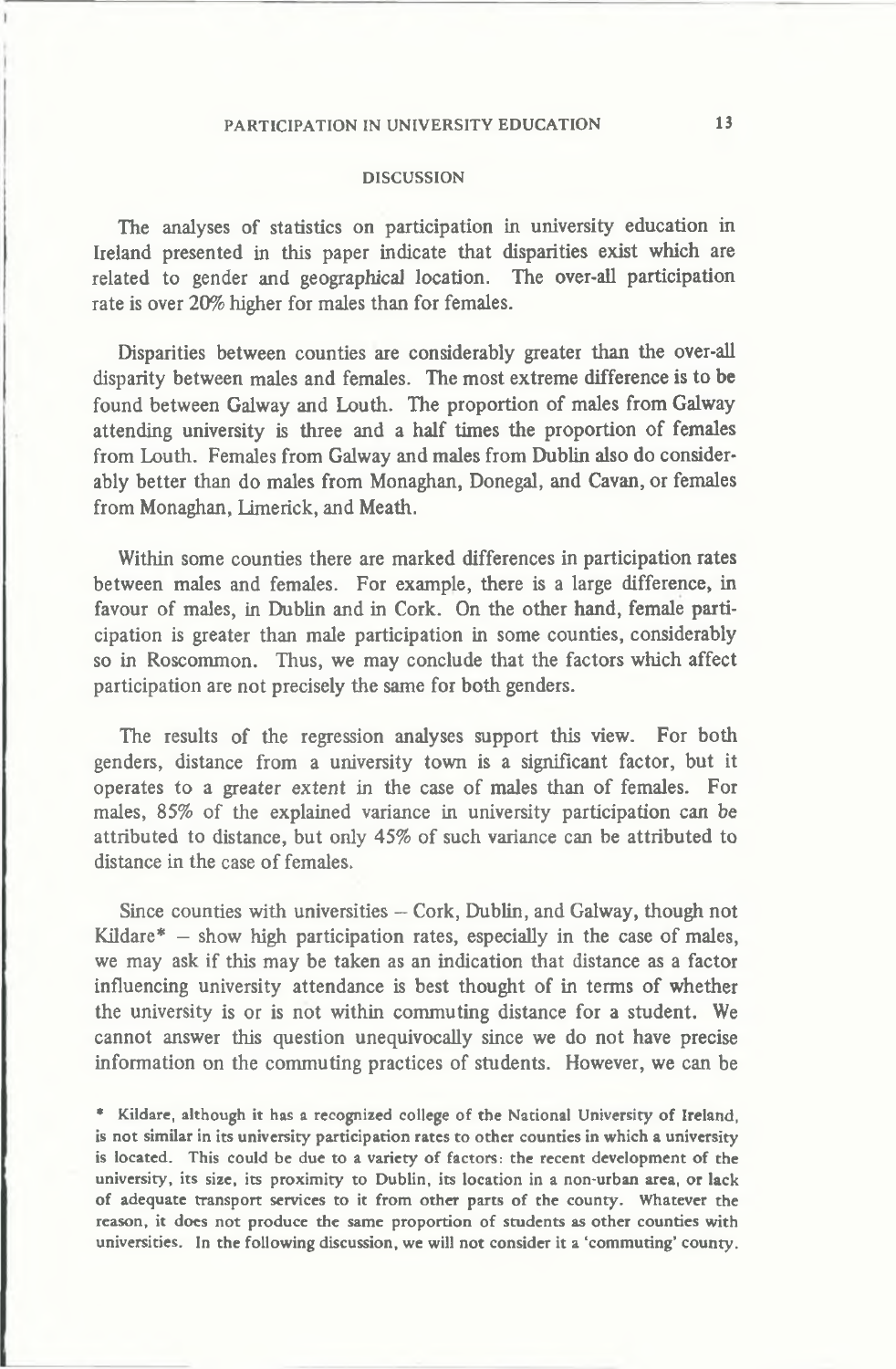sure that many students in Cork, Dublin, and Galway do in fact commute from their own homes Some indication of the relevance of living within commuting distance may be obtained by examining the correlation between distance and participation rate for counties when Cork, Dublin, and Galway **are excluded from the data The resulting correlations are insignificant** for both males ( $r = -36$  compared to  $r = -82$  for the total set) and females  $(r = -06$  compared to  $r = -42$  for the total set) Another way to examine the effect of commuting range is to dichotomize counties into those which permit commuting (Cork, Dublin, and Galway) and those outside commuting range (the remaining 23) and calculate a biserial correlation **betw een these categories and participation rates When this is done, the** resulting correlation for males is found to be  $-83$  and that for females, -44 It will be noted that these values are almost identical with the product moment correlations for the same vanables Thus, we may **conclude that the critical distinction regarding distance for prospective** university students is, in most cases, whether or not they reside within commuting distance of a university

That distance is not the only factor affecting participation could, of course, be mferred from an inspection of the data on county participation rates which are presented in Table 1 In the table, we can see that some counties quite close to a university centre (e g, Louth and Meath) have **low participation rates The regression analyses indicate that, m addition** to distance, employment patterns in the county and secondary-school participation are also related to participation in university education For females, the extent of commercial employment in counties is negatively related to participation, while the extent of agricultural employment is **positively related to participation for fem ales and negatively related for m ales For both males and fem ales, second-level educational participation is related to participation m um versity education**

Why these factors should differ in their importance for male and female **participation is not clear In particular, that distance should be less** important for females than for males may seem strange In the case of females, other factors related to local employment patterns play a larger role This may reflect the fact that in some counties (for example, in Louth) there has traditionally been a demand for young female labour (commercial autonomous employment), in such cases, the attraction of semi-skilled and skilled employment at an early age may inhibit participation in formal education beyond the age of fourteen or fifteen years (cf 22) Why agricultural employment in a county should be associated more with female than male participation is less clear One of the difficulties in interpreting the agricultural index is that it does not take account of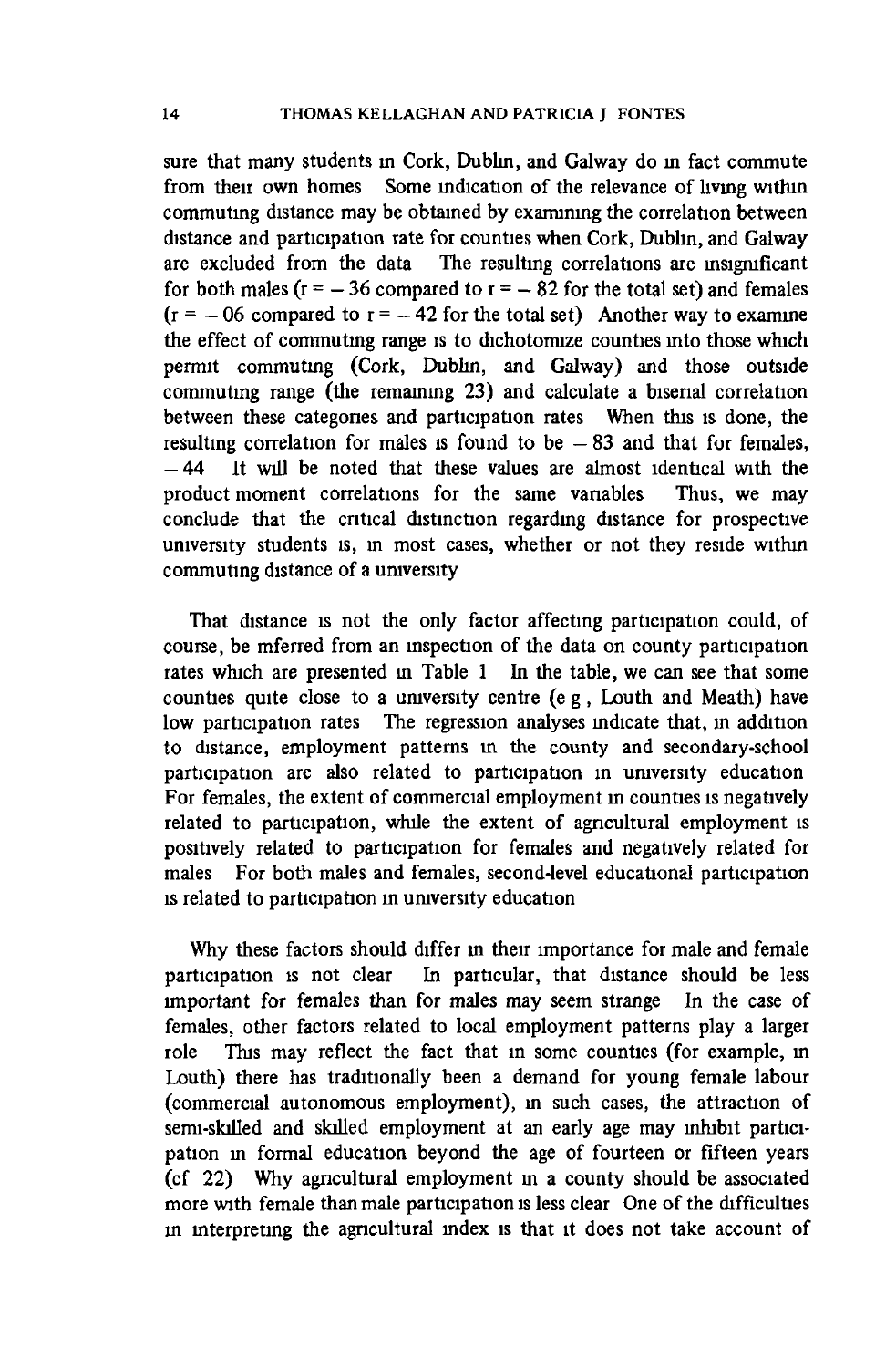differences in farm quality or size or in the wealth of farmers in different counties. Better-off farmers may be more likely than less well-off ones to try to send their children to university. Further, they may give preference **to their daughters over their sons in this regard. Having said that, we are n ot unaware that m any small farmers, particularly on the western seaboard, make strenuous efforts to provide third-level education for their children.** The relatively high participation rates in Galway, Mayo, and Kerry probably reflect this phenomenon.

It should be borne in mind that our data refer to participation only in **university education. They tell us nothing about participation in other** third-level institutions. It was not possible to include data of the kind used in our analyses for other institutions, since such data are not available in published form. We might expect that their inclusion would have resulted in a somewhat different representation by gender and geographical location than the one we have presented in this paper. Actually data are **presented on gender in the Higher Education Authority report (12). There** we see that female representation is in fact worse in other third-level institutions than it is in universities. While the proportion of males to **fem ales in universities is 5 .7 :4 .3 , the proportion in other third-level institutions is 6 .3 :3 .7 .**

We do not have data on the geographical origin of students attending **other third-level institutions. However, we m ight assume that participation** levels in third-level education generally would be better than our figures for participation in university education indicate for counties in which other third-level institutions are located. While this may be so and while obviously it would be of interest to have data of the kind we have examined for all **third-level institutions, the point that arises from our analyses remains**  that in at least one important sector of third-level education there are **disparities associated w ith gender and geographical location. This is** evidence that equality of opportunity, interpreted as equality of participation, has not been realized in this sector of the Irish educational system. Further, on the basis of our evidence relating to distance, it seems likely that equality of access does not exist either.

In any attempts which might be made to improve the present situation **our analyses indicate that consideration should be given to three factors: em ploym ent patterns, participation in second-level education, and distance** from a university town. Obviously little can be done in the short-term about employment patterns which have developed over long periods of **tim e. Regional differences in second-level education are also long-standing but should be more amenable to change. The** *Investment in education* **(6 )**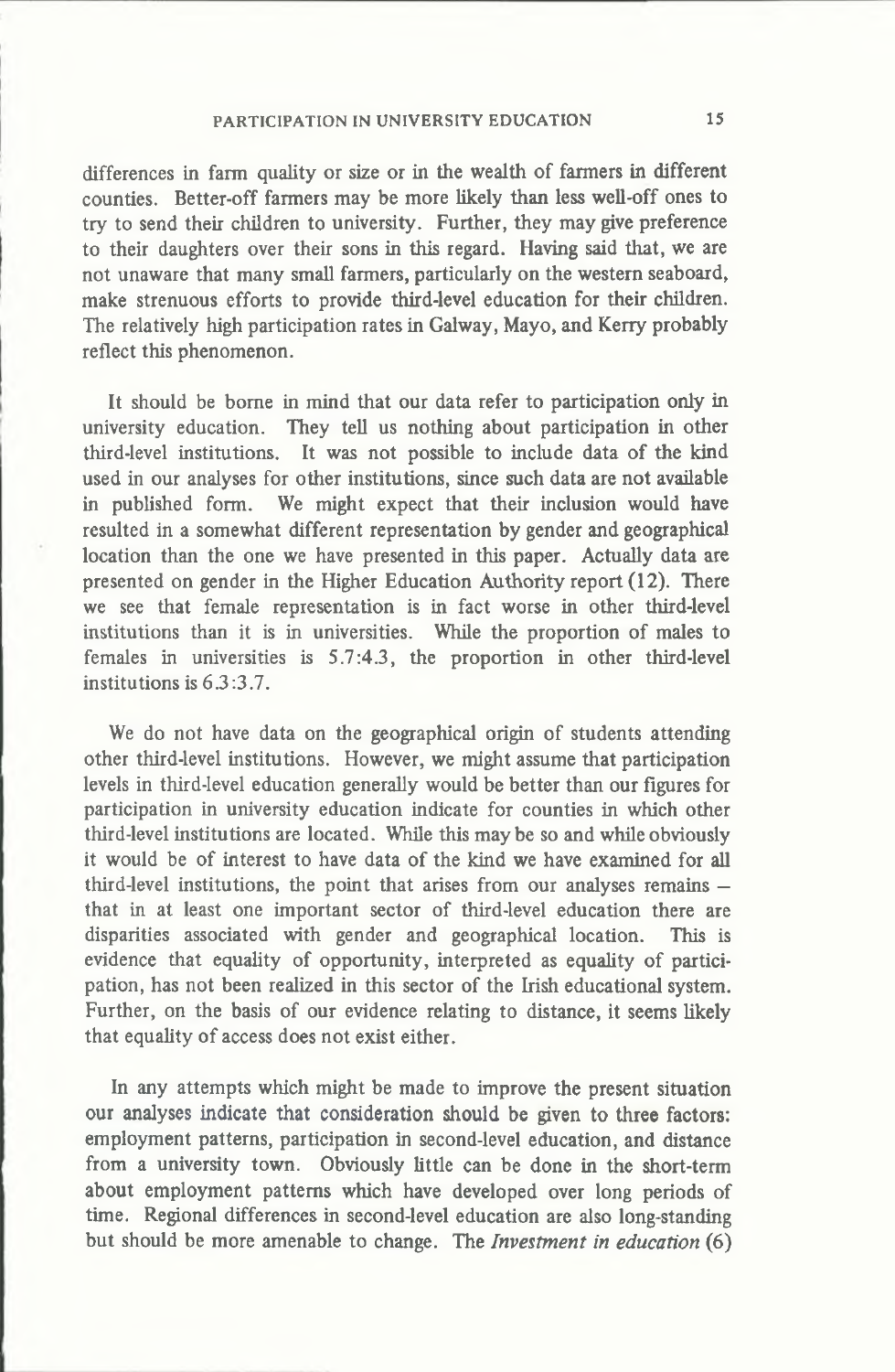**report noted these differences in the early 1960s but was at a loss to find an** explanation for them Despite increases in levels of participation in second **level education throughout the country over the past fifteen years, there are** still considerable differences between counties in the type of provision that is available Our estimates of the proportion of pupils in the age range 12 to 17 that attend secondary, comprehensive, or community schools indicate that they may range between 36 to 75 percent across counties Since the type of education available in such schools is related to participation m university education, its wider availability in counties with low levels of participation might lead to an improvement in university participation in **those counties**

Before considering steps that might be taken to overcome problems associated with distance, we should acknowledge that this variable is probably confounded with other variables in the context of university participation for which we do not have measures in this study For example, the proportions of higher social status and of more highly educated people **are greater in the urban areas m w hich universities are situated than they are** in other parts of the country (15) From what we know about participation in university education of students from different socio economic backgrounds, we would expect higher participation rates among urban dwellers than among rural dwellers However, in our present discussion we will confine our attention to problems that seem to be immediately related to distance, since that is the focus of our investigation

On the assumption that problems associated with distance are largely economic, a number of procedures to deal with them may be considered An obvious area in which to seek a solution is that of student grants Following their introduction in 1968, an increase in participation rates of students from 'working class' backgrounds was noted in one university (14) However, at a later date, following a decline in the real value of grants and **in their availability, this participation rate fell (1 4 ) From these observations, it w ould seem that securing an adequate grant is an im portant factor m** determining for some students whether or not they go to university If this is so for less well-off students in general, presumably it applies with even greater force in the case of such students who live beyond commuting distance to a umversity We would thus expect that a practical recognition of the fact that prospective students who have to leave home to attend **umversity m ight need more consideration in easmg their financial burden** than they have hitherto been given in the grants system would lead to greater levels of participation among such students

An alternative to a grants scheme is a loans scheme One such scheme

r.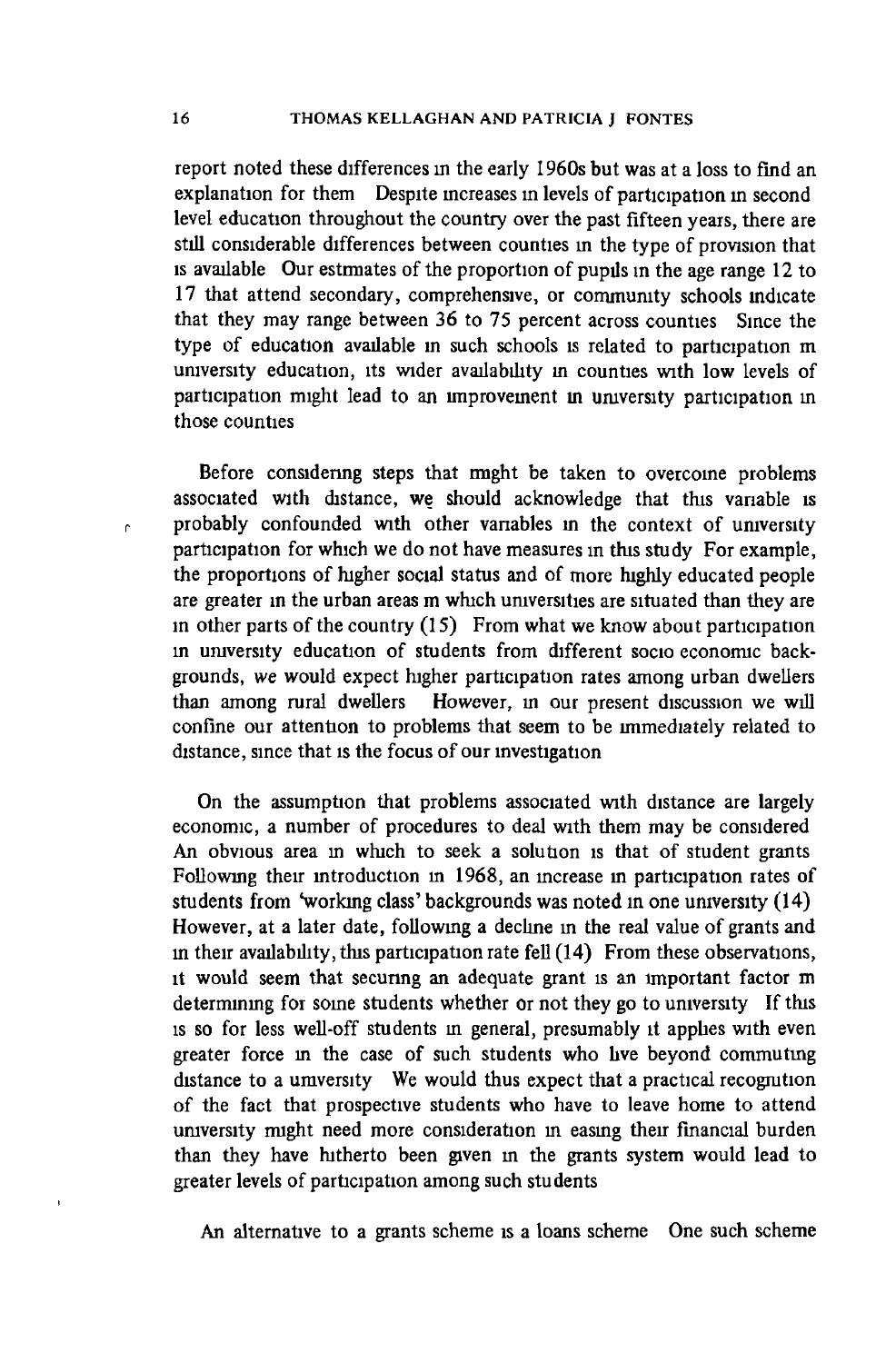has been proposed primarily to reduce the state's financial involvement in non-compulsory education (21). It may be that a loans scheme, either as an alternative to the grants scheme or in conjunction with it, could serve to ease the financial problems of some students.

Another method of assisting students would be to provide facilities for **university education outside existing university institutions and to distribute these facilities throughout the country. The facilities could be provided in** existing institutions or might require the establishment of new ones. In either case, they would presumably be limited in the range of courses which they would offer. For example, first-year university courses might be **offered in regional technical colleges or in selected secondary schools. The** cost of providing these additional facilities and their quality would have to be weighed against the cost of maintaining students away from home in existing universities. The desirability of using other third-level institutions to prepare students for university would also have to be considered. Another obvious addition to existing facilities would be a television service. Any of these partial services, while not entirely satisfactory, might go some way **towards reducing costs for students.**

Since the factors we examined in our analyses are not the only correlates of participation in university education, we cannot expect that any of the **procedures we have considered w ould, if adopted, lead to a disappearance** of the inequities which our analyses reveal. Each of them has disadvantages associated with it. Besides, they only address problems associated with distance. The role of employment variables and the possible role of psychological and sociological variables, particularly those associated with differences in the participation rates of the genders, were not considered and are beyond the scope of this paper. However, as long as the principle of equality of opportunity remains an important goal of the Irish **educational system and as long as it is believed that social roles should be** allocated on the basis of achievement rather than of ascription, it will be necessary to examine the procedures we have outlined, as well as other possible methods, in an effort to reduce the inequities which so obviously **continue to operate in the system .**

#### **REFERENCES**

1. BAKER, T.J., & ROSS, M. *Employment relationships in Irish counties.* Dublin: Economic and Social Research Institute, 1975.

2. CLANCY, P., & BENSON, C. *Higher education in Dublin: A study of some emerging needs.* Dublin: Higher Education Authority, 1979.